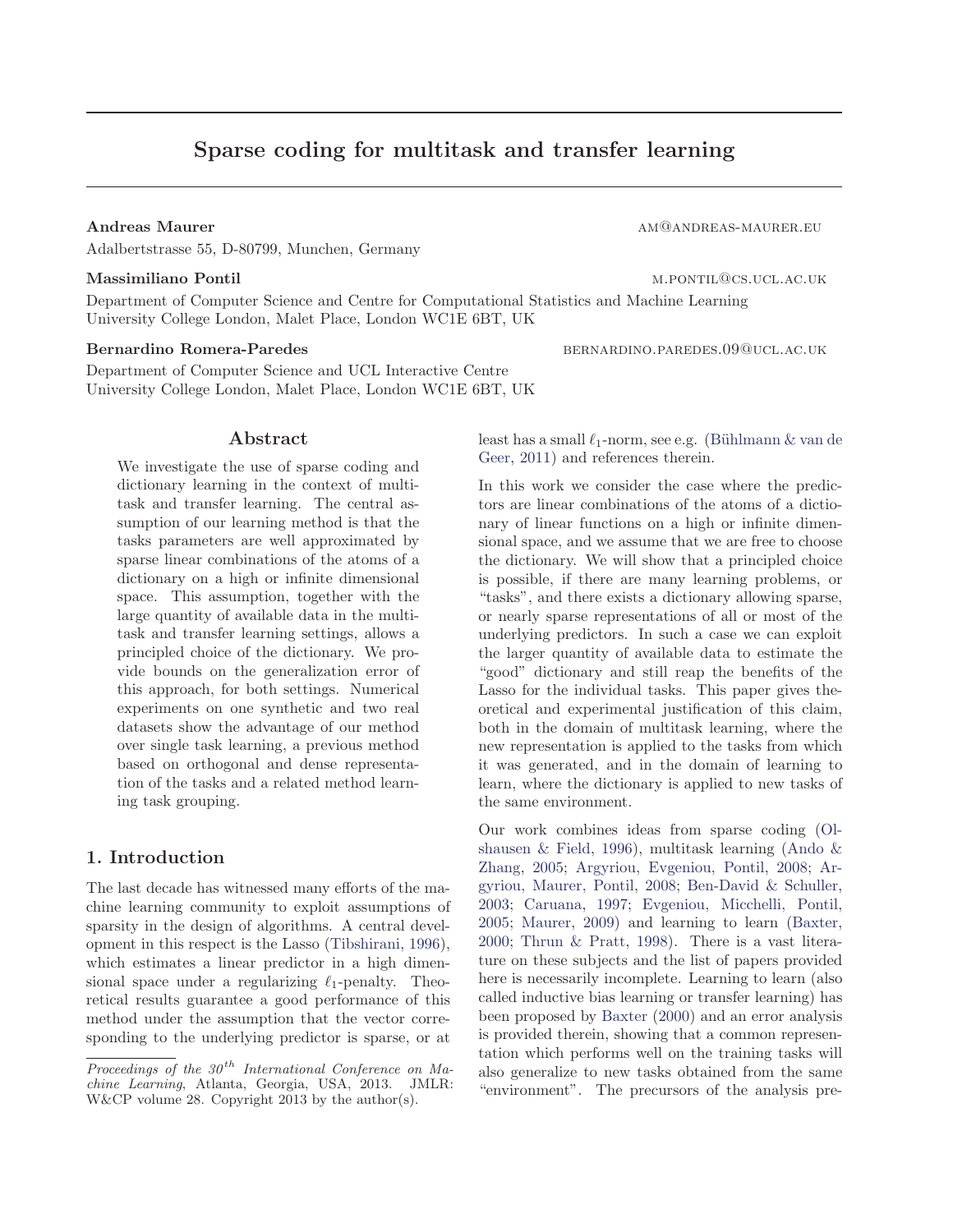sented here are (Maurer & Pontil, 2010) and (Maurer, 2009). The first paper provides a bound on the reconstruction error of sparse coding and may be seen as a special case of the ideas presented here when the sample size is infinite. The second paper provides a learning to learn analysis of the multitask feature learning method in (Argyriou, Evgeniou, Pontil, 2008).

We note that a method similar to the one presented in this paper has been recently proposed within the multitask learning setting (Kumar  $\&$  Daumé III, 2012). Here we highlight the connection between sparse coding and multitask learning and present a probabilistic analysis which complements well with the practical insights in the above work. We also address the different problem of learning to learn, demonstrating the utility of our approach in this setting by means of both learning bounds and numerical experiments. A further novelty of our approach is that it applies to a Hilbert spaces setting, thereby providing the possibility of learning nonlinear predictors using reproducing kernel Hilbert spaces.

The paper is organized in the following manner. In Section 2, we set up our notation and introduce the learning problem. In Section 3, we present our learning bounds for multitask learning and learning to learn. In Section 4 we report on numerical experiments. Section 5 contains concluding remarks.

# 2. Method

In this section, we turn to a technical exposition of the proposed method, introducing some necessary notation on the way.

Let  $H$  be a finite or infinite dimensional Hilbert space with inner product  $\langle \cdot, \cdot \rangle$ , norm  $\|\cdot\|$ , and fix an integer K. We study the problem

$$
\min_{D \in \mathcal{D}_K} \frac{1}{T} \sum_{t=1}^T \min_{\gamma \in \mathcal{C}_\alpha} \frac{1}{m} \sum_{i=1}^m \ell(\langle D\gamma, x_{ti} \rangle, y_{ti}), \quad (1)
$$

where

- $\mathcal{D}_K$  is the set of K-dimensional dictionaries (or simply dictionaries), which means that every  $D \in$  $\mathcal{D}_K$  is a linear map  $D : \mathbb{R}^K \to H$ , such that  $\|De_k\| \leq 1$  for every one of the canonical basis vectors  $e_k$  of  $\mathbb{R}^K$ . The number K can be regarded as one of the regularization parameters of our method.
- $\mathcal{C}_{\alpha}$  is the set of code vectors  $\gamma$  in  $\mathbb{R}^K$  satisfying  $\|\gamma\|_1 \leq \alpha$ . The  $\ell_1$ -norm constraint implements the assumption of sparsity and  $\alpha$  is the other regularization parameter. Different sets  $\mathcal{C}_{\alpha}$  could be

readily used in our method, such as those associated with  $\ell_p$ -norms.

- $\mathbf{Z} = ((x_{ti}, y_{ti}) : 1 \leq i \leq m, 1 \leq t \leq T)$  is a dataset on which our algorithm operates. Each  $x_{ti} \in H$ represents an input vector, and  $y_{ti}$  is a corresponding real valued label. We also write  $Z =$  $(X, Y) = (z_1, \ldots, z_T) = ((x_1, y_1), \ldots, (x_T, y_T))$ with  $\mathbf{x}_t = (x_{t1},...,x_{tm})$  and  $\mathbf{y}_t = (y_{t1},...,y_{tm})$ . The index t identifies a learning task, and  $z_t$  are the corresponding training points, so the algorithm operates on  $T$  tasks, each of which is represented by m example pairs.
- $\ell$  is a loss function where  $\ell(y, y')$  measures the loss incurred by predicting  $y$  when the true label is  $y'$ . We assume that  $\ell$  has values in [0, 1] and has Lipschitz constant L in the first argument for all values of the second argument.

The minimum in (1) is zero if the data is generated according to a noise-less model which postulates that there is a "true" dictionary  $D^* \in \mathcal{D}_{K^*}$  with  $K^*$ atoms and vectors  $\gamma_1^*, \ldots, \gamma_T^*$  satisfying  $\|\gamma_t^*\|_1 \leq \alpha^*$ , such that an input  $x \in H$  generates the label  $y =$  $\langle D^*\gamma^*_t, x \rangle$  in the context of task t. If  $K \geq K^*$  and  $\alpha \geq \alpha^*$  then the minimum in (1) is zero. In Section 4, we will present experiments with such a generative model, when noise is added to the labels, that is  $y = \langle D^*\gamma_t^*, x \rangle + \zeta$  with  $\zeta \sim \mathcal{N}(0, \sigma)$ , the standard normal distribution.

The method (1) should output a minimizing  $D(\mathbf{Z}) \in$  $\mathcal{D}_K$  as well as a minimizing  $\gamma_1(\mathbf{Z}), \ldots, \gamma_T(\mathbf{Z})$  corresponding to the different tasks. Our implementation, described in Section 4.1, does not guarantee exact minimization, because of the non-convexity of the problem. Below predictors are always linear, specified by a vector  $w \in H$ , predicting the label  $\langle w, x \rangle$ for an input  $x \in H$ , and a learning algorithm is a rule which assigns a predictor  $A(\mathbf{z})$  to a given data set  $\mathbf{z} = ((x_i, y_i) : 1 \leq i \leq m) \in (H \times \mathbb{R})^m.$ 

# 3. Learning bounds

In this section, we present learning bounds for method (1), both in the multitask learning and learning to learn settings, and discuss the special case of sparse coding.

#### 3.1. Multitask learning

Let  $\mu_1, \ldots, \mu_T$  be probability measures on  $H \times \mathbb{R}$ . We interpret  $\mu_t(x, y)$  as the probability of observing the input/output pair  $(x, y)$  in the context of task  $t$ . For each of these tasks an i.i.d. training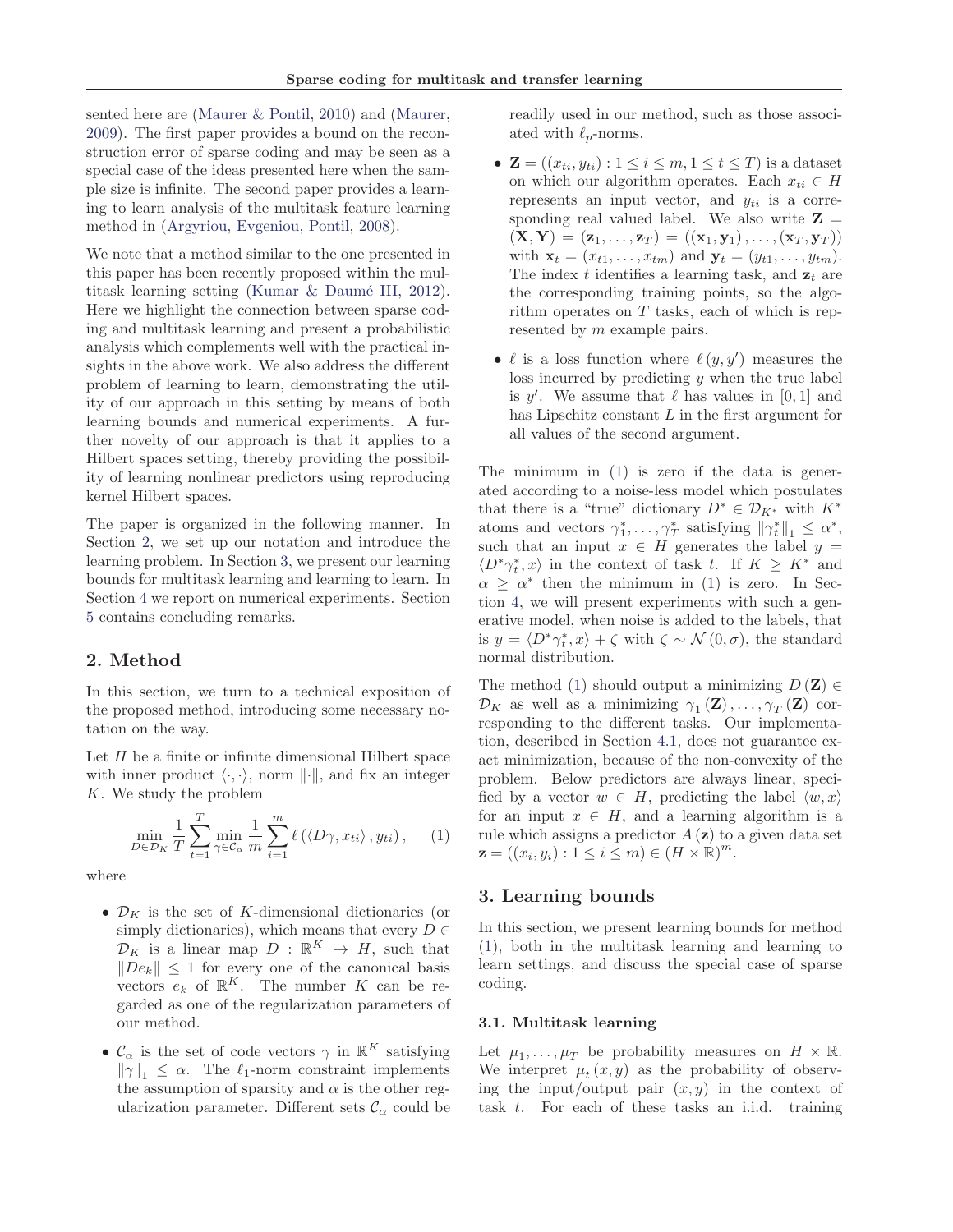sample  $\mathbf{z}_t = ((x_{ti}, y_{ti}) : 1 \le i \le m)$  is drawn from  $(\mu_t)^m$  and the ensemble  $\mathbf{Z} \sim \prod_{t=1}^T \mu_t^m$  is input to algorithm (1). Upon returning of a minimizing  $D(\mathbf{Z})$  and  $\gamma_1(\mathbf{Z}), \ldots, \gamma_T(\mathbf{Z}),$  we will use the predictor  $D(\mathbf{Z})\gamma_t(\mathbf{Z})$  on the t-th task. The average over all tasks of the expected error incurred by these predictors is

$$
\frac{1}{T} \sum_{t=1}^{T} \mathbb{E}_{(x,y)\sim\mu_t} \left[ \ell \left( \left\langle D\left(\mathbf{Z}\right) \gamma_t\left(\mathbf{Z}\right), x \right\rangle, y \right) \right].
$$

We compare this *task-average risk* to the minimal analogous risk obtainable by any dictionary  $D \in \mathcal{D}_K$ and any set of vectors  $\gamma_1, \ldots, \gamma_T \in \mathcal{C}_{\alpha}$ . Our first result is a bound on the excess risk.

**Theorem 1.** Let  $\delta > 0$  and let  $\mu_1, \ldots, \mu_T$  be probabil*ity measures on*  $H \times \mathbb{R}$ *. With probability at least*  $1 - \delta$ *in the draw of*  $\mathbf{Z} \sim \prod_{t=1}^{T} \mu_t^m$  *we have* 

$$
\frac{1}{T} \sum_{t=1}^{T} \mathbb{E}_{(x,y)\sim\mu_t} \left[ \ell \left( \left\langle D\left(\mathbf{Z}\right) \gamma_t \left(\mathbf{Z}\right), x \right\rangle, y \right) \right] \n- \inf_{D \in \mathcal{D}_K} \frac{1}{T} \sum_{t=1}^{T} \inf_{\gamma \in \mathcal{C}_{\alpha}} \mathbb{E}_{(x,y)\sim\mu_t} \left[ \ell \left( \left\langle D\gamma, x \right\rangle, y \right) \right] \n\leq L\alpha \sqrt{\frac{2S_1 \left(\mathbf{X}\right) \left(K+12\right)}{mT}} \n+ L\alpha \sqrt{\frac{8S_\infty \left(\mathbf{X}\right) \ln\left(2K\right)}{m}} + \sqrt{\frac{8\ln 4/\delta}{mT}},
$$

where  $S_1(\mathbf{X}) = \frac{1}{T} \sum_{t=1}^T \text{tr} \left( \hat{\Sigma} (\mathbf{x}_t) \right)$  and  $S_{\infty}(\mathbf{X}) =$  $\frac{1}{T} \sum_{t=1}^{T} \lambda_{\max} \left( \hat{\Sigma} \left( \mathbf{x}_t \right) \right)$ *. Here*  $\hat{\Sigma} \left( \mathbf{x}_t \right)$  *is the empirical covariance of the input data for the t-th task,*  $tr(\cdot)$  *denotes the trace and*  $\lambda_{\max}(\cdot)$  *the largest eigenvalue.* 

We state several implications of this theorem.

1. The quantity  $S_1(\mathbf{X})$  appearing in the bound is just the average square norm of the input data points, while  $S_{\infty}(\mathbf{X})$  is roughly the average inverse of the observed dimension of the data for each task. Suppose that  $H = \mathbb{R}^d$  and that the data-distribution is uniform on the surface of the unit ball. Then  $S_1(\mathbf{X}) = 1$  and for  $m \ll d$  it follows from Levy's isoperimetric inequality (see e.g. (Ledoux & Talagrand, 1991)) that  $S_{\infty}(\mathbf{X}) \approx 1/m$ , so the corresponding term behaves like  $\sqrt{\ln K/m}$ . If the minimum in (1) is small and  $T$  is large enough for this term to become dominant then there is a significant advantage of the method over learning the tasks independently. If the data is essentially low dimensional, then  $S_{\infty}(\mathbf{X})$  will be large, and in the extreme case, if the data is one-dimensional for all

tasks then  $S_{\infty}(\mathbf{X}) = S_1(\mathbf{X})$  and our bound will always be worse by a factor of  $\ln K$  than standard bounds for independent single task learning as in (Bartlett & Mendelson, 2002). This makes sense, because for low dimensional data there can be little advantage to multitask learning.

- 2. In the regime  $T < K$  the bound is dominated by the term of order  $\sqrt{S_1 (\mathbf{X}) K/mT} > \sqrt{S_1 (\mathbf{X})/m}.$ This is easy to understand, because the dictionary atoms  $De_k$  can be chosen independently, separately for each task, so we could at best recover the usual bound for linear models and there is no benefit from multitask learning.
- 3. Consider the noiseless generative model mentioned in Section 2. If  $K \geq K^*$  and  $\alpha \geq \alpha^*$  then the minimum in (1) is zero. In the bound the overestimation of  $K^*$  can be compensated by a proportional increase in the number of tasks considered and an only very minor increase of the sample size m, namely  $m \to (\ln K^* / \ln K) m$ .
- 4. Suppose that we concatenate two sets of tasks. If the tasks are generated by the model described in Section 2 then the resulting set of tasks is also generated by such a model, obtained by concatenating the lists of atoms of the two true dictionaries  $D_1^*$  and  $D_2^*$  to obtain the new dictionary  $D^*$  of length  $K^* = K_1^* + K_2^*$  and taking the union of the set of generating vectors  $\left\{\gamma_t^{*1}\right\}_{t=1}^T$  and  $\left\{\gamma_t^{*2}\right\}_{t=1}^T$ , extending them to  $\mathbb{R}^{K_1^*+K_2^*}$  so that the supports of the first group are disjoint from the supports of the second group. If  $T_1 = T_2$ ,  $K_1^* = K_2^*$  and we train with the correct parameters, then the excess risk for the total task set increases only by the order of  $1/\sqrt{m}$ , independent of K, despite the fact that the tasks in the second group are in no way related to those in the first group. Our method has the property of finding the right clusters of mutually related tasks.
- 5. Consider the alternative method of subspace learning (SL) where  $\mathcal{C}_{\alpha}$  is replaced by an euclidean ball of radius  $\alpha$ . With similar methods one can prove a bound for SL where, apart from slightly different constants,  $\sqrt{\ln K}$  above is replaced by K. SL will be successful and outperform the proposed method, whenever  $K$  can be chosen small, with  $K < m$  and the vector  $\gamma_t^*$  utilize the entire span of the dictionary. For large values of  $K$ , a correspondingly large number of tasks and sparse  $\gamma_t^*$  the proposed method will be superior.

The proof of Theorem 1, which is given in Section B.1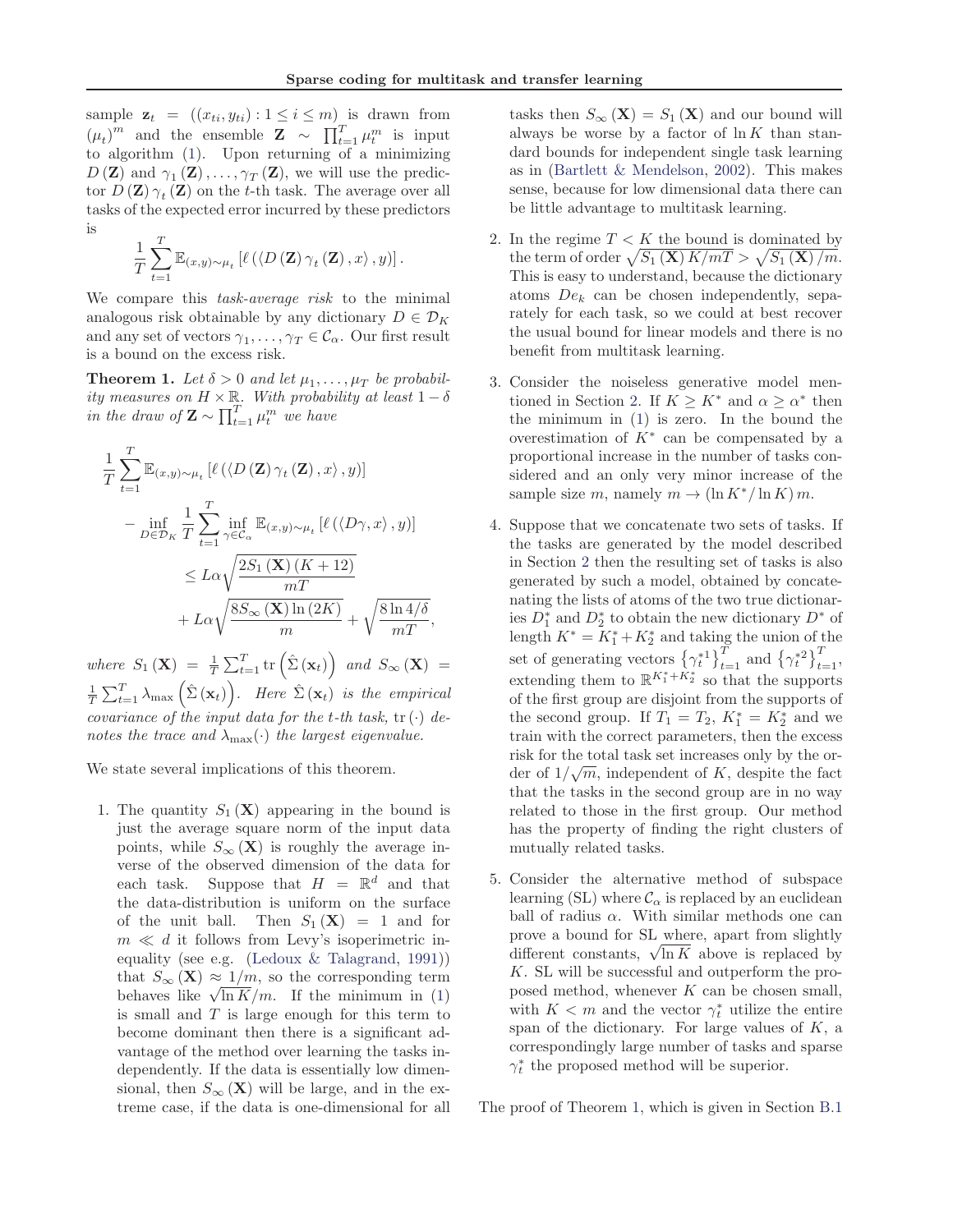of the supplementary appendix, uses standard methods of empirical process theory, but also employs a concentration result related to Talagrand's convex distance inequality to obtain the crucial dependence on  $S_{\infty}(\mathbf{X})$ . At the end of Section B.1 we sketch applications of the proof method to other regularization schemes, such as the one presented in (Kumar  $&$  Daumé III, 2012), in which the Frobenius norm on the dictionary D is used in place of the  $\ell_2/\ell_\infty$ -norm employed here and the  $\ell_1/\ell_1$  norm on the coefficient matrix  $[\gamma_1, \ldots, \gamma_T]$  is used in place of the  $\ell_1/\ell_{\infty}$ .

# 3.2. Learning to learn

There is no absolute way to assess the quality of a learning algorithm. Algorithms may perform well on one kind of task, but poorly on another kind. It is important that an algorithm performs well on those tasks which it is likely to be applied to. To formalize this, Baxter (2000) introduced the notion of an *environment*, which is a probability measure  $\mathcal E$  on the set of tasks. Thus  $\mathcal{E}(\tau)$  is the probability of encountering the task  $\tau$  in the environment  $\mathcal{E}$ , and  $\mu_{\tau}(x, y)$  is the probability of finding the pair  $(x, y)$  in the context of the task  $\tau$ .

Given  $\mathcal{E}$ , the *transfer risk* (or simply risk) of a learning algorithm A is defined as follows. We draw a task from the environment,  $\tau \sim \mathcal{E}$ , which fixes a corresponding distribution  $\mu_{\tau}$  on  $H \times \mathbb{R}$ . Then we draw a training sample  $\mathbf{z} \sim \mu_{\tau}^{m}$  and use the algorithm to compute the predictor  $A(\mathbf{z})$ . Finally we measure the performance of this predictor on test points  $(x, y) \sim \mu_{\tau}$ . The corresponding definition of the transfer risk of A reads as

$$
R_{\mathcal{E}}(A) = \mathbb{E}_{\tau \sim \mathcal{E}} \mathbb{E}_{\mathbf{z} \sim \mu_{\tau}^m} \mathbb{E}_{(x,y) \sim \mu_{\tau}} \left[ \ell \left( \langle A \left( \mathbf{z} \right), x \rangle, y \right) \right] \tag{2}
$$

which is simply the expected loss incurred by the use of the algorithm  $A$  on tasks drawn from the environment E.

For any given dictionary  $D \in \mathcal{D}_K$  we consider the learning algorithm  $A_D$ , which for  $z \in \mathcal{Z}^m$  computes the predictor

$$
A_D(\mathbf{z}) = D \arg \min_{\gamma \in \mathcal{C}_{\alpha}} \frac{1}{m} \sum_{i=1}^{m} \ell(\langle D\gamma, x_i \rangle, y_i).
$$
 (3)

Equivalently, we can regard  $A_D$  as the Lasso operating on data preprocessed by the linear map  $D^{\perp}$ , the adjoint of D.

We can make a single observation of the environment E in the following way: one first draws a task τ ∼ E. This task and the corresponding distribution  $\mu_{\tau}$  are then observed by drawing an i.i.d. sample **z** from  $\mu_{\tau}$ ,

that is  $\mathbf{z} \sim \mu_{\tau}^{m}$ . For simplicity the sample size m will be fixed. Such an observation corresponds to the draw of a sample **z** from a probability distribution  $\rho_{\mathcal{E}}$  on  $(H \times \mathbb{R})^m$  which is defined by

$$
\rho_{\mathcal{E}}\left(\mathbf{z}\right) := \mathbb{E}_{\tau \sim \mathcal{E}}\left[\left(\mu_{\tau}\right)^{m}\left(\mathbf{z}\right)\right].\tag{4}
$$

To estimate an environment a large number T of independent observations is needed, corresponding to a vector  $\mathbf{Z} = (\mathbf{z}_1, \dots, \mathbf{z}_T) \in ((H \times \mathbb{R})^m)^T$  drawn i.i.d. from  $\rho_{\mathcal{E}}$ , that is  $\mathbf{Z} \sim (\rho_{\mathcal{E}})^T$ .

We now propose to solve the problem (1) with the data **Z**, ignore the resulting  $\gamma_i$  (**Z**), but retain the dictionary  $D(\mathbf{Z})$  and use the algorithm  $A_{D(\mathbf{Z})}$  on future tasks drawn from the same environment. The performance of this method can be quantified as the transfer risk  $R_{\mathcal{E}}(A_{D(\mathbf{Z})})$  as defined in equation (2) and again we are interested in comparing this to the risk of an ideal solution based on complete knowledge of the environment. For any fixed dictionary D and task  $\tau$  the best we can do is to choose  $\gamma \in \mathcal{C}$  so as to minimize  $\mathbb{E}_{(x,y)\sim\mu_{\tau}}$  [ $\ell(\langle D\gamma, x\rangle, y)$ ], so the best is to choose D so as to minimize the average of this over  $\tau \sim \mathcal{E}$ . The quantity

$$
R_{\rm opt} = \min_{D \in \mathcal{D}_K} \mathbb{E}_{\tau \sim \mathcal{E}} \min_{\gamma \in \mathcal{C}_{\alpha}} \mathbb{E}_{(x,y) \sim \mu_{\tau}} \ell \left[ \left( \langle D\gamma, x \rangle, y \right) \right]
$$

thus describes the optimal performance achievable under the given constraint. Our second result is

**Theorem 2.** *With probability at least*  $1 - \delta$  *in the multisample*  $\mathbf{Z} = (\mathbf{X}, \mathbf{Y}) \sim \rho_{\mathcal{E}}^T$  *we have* 

$$
R_{\mathcal{E}}(A_{D(\mathbf{Z})}) - R_{\text{opt}} \leq L\alpha K \sqrt{\frac{2\pi S_1(\mathbf{X})}{T}}
$$

$$
+ 4L\alpha \sqrt{\frac{S_{\infty}(\mathcal{E})(2 + \ln K)}{m}} + \sqrt{\frac{8\ln 4/\delta}{T}},
$$

*where*  $S_1(\mathbf{X})$  *is as in Theorem 1 and*  $S_\infty(\mathcal{E}) :=$  $\mathbb{E}_{\tau\sim\mathcal{E}}\mathbb{E}_{(\mathbf{x},\mathbf{y})\sim\mu_{\tau}^m} \lambda_{\max}\left(\hat{\Sigma}\left(\mathbf{x}\right)\right)$  .

We discuss some implications of the above theorem. 1.

- 1. The interpretation of  $S_{\infty}(\mathcal{E})$  is analogous to that of  $S_{\infty}(\mathbf{X})$  in the bound for Theorem 1. The same applies to Remark 6 following Theorem 1.
- 2. In the regime  $T \leq K^2$  the result does not imply any useful behaviour. On the other and, if  $T \gg$  $K^2$  the dominant term in the bound is of order  $\sqrt{S_{\infty}(\mathcal{E})/m}.$
- 3. There is an important difference with the multitask learning bound, namely in Theorem 2 we have  $\sqrt{T}$  in the denominator of the first term of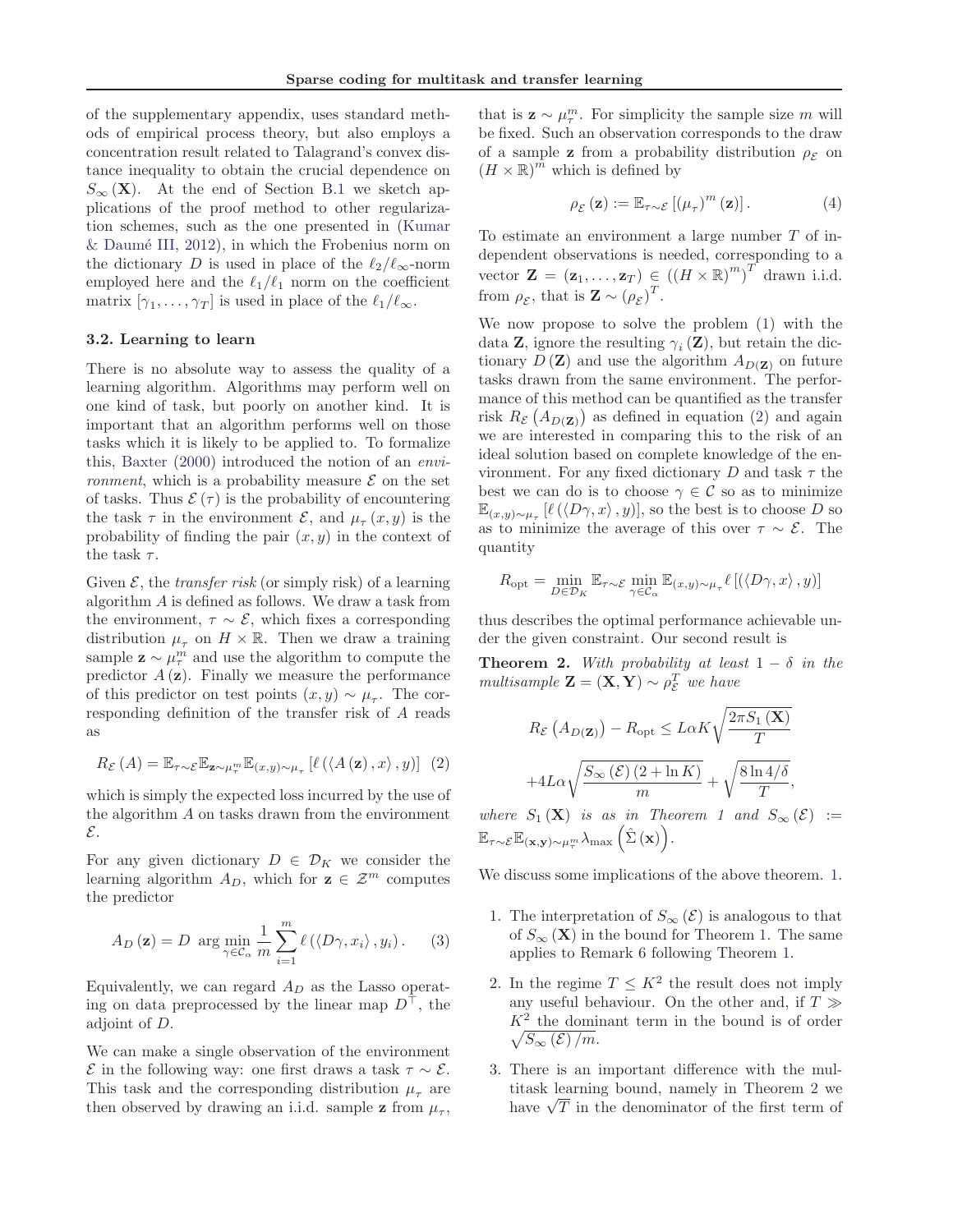the excess risk, and not  $\sqrt{mT}$  as in Theorem 1. This is because in the setting of learning to learn there is always a possibility of being misled by the draw of the training tasks. This possibility can only decrease as  $T$  increases – increasing  $m$ does not help.

The proof of Theorem 2 is given in Section B.2 of the supplementary appendix and follows the method outlined in (Maurer, 2009): one first bounds the estimation error for the expected empirical risk on future tasks, and then combines this with a bound of the expected true risk by said expected empirical risk. The  $t_{\text{term}} K/\sqrt{T}$  may be an artefact of our method of proof and the conjecture that it can be replaced by  $\sqrt{K/T}$ seems plausible.

### 3.3. Connection to sparse coding

We discuss a special case of Theorem 2 in the limit  $m \to \infty$ , showing that it subsumes the sparse coding result in (Maurer & Pontil, 2010). To this end, we assume the noiseless generative model  $y_{ti} = \langle w_t, x_{ti} \rangle$  described in Section 2, that is  $\mu(x, y) = p(x)\delta(y, \langle w, x \rangle)$ , where p is the uniform distribution on the sphere in  $\mathbb{R}^d$ (i.e. the Haar measure). In this case the environment of tasks is fully specified by a measure  $\rho$  on the unit ball in  $\mathbb{R}^d$  from which a task  $w \in \mathbb{R}^d$  is drawn and the measure  $\mu$  is identified with the vector w. Note that we do not assume that these tasks are obtained as sparse combinations of some dictionary. Under the above assumptions and choosing  $\ell$  to be the square loss, we have that  $\mathbb{E}_{(x,y)\sim\mu_t} \ell(\langle w, x \rangle, y) = ||w_t - w||^2$ . Consequently, in the limit of  $m \to \infty$  method (1) reduces to a constrained version of sparse coding (Olshausen & Field, 1996), namely

$$
\min_{D \in \mathcal{D}_K} \frac{1}{T} \sum_{t=1}^T \min_{\gamma \in \mathcal{C}_{\alpha}} \|D\gamma - w_t\|^2.
$$

In turn, the transfer error of a dictionary  $D$  is given by the quantity  $R(D) := \min_{\gamma \in \mathcal{C}_{\alpha}} ||D\gamma - w||^2$  and  $R_{\text{opt}} = \min_{D \in \mathcal{D}_K} \mathbb{E}_{w \sim \rho} \min_{\gamma \in \mathcal{C}_\alpha} ||D\gamma - w||^2$ . Given the constraints  $D \in \mathcal{D}_K$ ,  $\gamma \in \mathcal{C}_{\alpha}$  and  $||x|| \leq 1$ , the square loss  $\ell(y, y') = (y - y')^2$ , evaluated at  $y = \langle D\gamma, x \rangle$ , can be restricted to the interval  $y \in [-\alpha, \alpha]$ , where it has the Lipschitz constant  $2(1+\alpha)$  for any  $y' \in [-1,1]$ , as is easily verified. Since  $S_1(\mathbf{X}) = 1$  and  $S_{\infty}(\mathcal{E}) < \infty$ , the bound in Theorem 2 becomes

$$
R(D) - R_{\rm opt} \le 2\alpha (1+\alpha) K \sqrt{\frac{2\pi}{T}} + 8\sqrt{\frac{\ln 4/\delta}{T}} \quad (5)
$$

in the limit  $m \to \infty$ . The typical choice for  $\alpha$  is  $\alpha \leq 1$ , which ensures that  $||D\gamma|| \leq 1$ . In this case inequality

(5) provides an improvement over the sparse coding bound in (Maurer & Pontil, 2010) (cf. Theorem 2 and Section 2.4 therein), which contains an additional term of the order of  $\sqrt{\ln T/T}$  and the same leading term in  $K$  as in  $(5)$  but with slightly worse constant  $(14 \text{ instead})$ of  $4\sqrt{2\pi}$ ). The connection of our method to sparse coding is experimentally demonstrated in Section 4.4 and illustrated in Figure 6.

# 4. Experiments

In this section, we present experiments on a synthetic and two real datasets. The aim of the experiments is to study the statistical performance of the proposed method, in both settings of multitask learning and learning to learn. We compare our method, denoted as Sparse Coding Multi Task Learning (SC-MTL), with independent ridge regression (RR) as a base line and multitask feature learning (MTFL) (Argyriou, Evgeniou, Pontil,  $2008$ ) and GO-MTL (Kumar & Daumé III, 2012). We also report on sensitivity analysis of the proposed method versus different number of parameters involved.

#### 4.1. Optimization algorithm

We solve problem (1) by alternating minimization over the dictionary matrix D and the code vectors  $\gamma$ . The techniques we use are very similar to standard methods for sparse coding and dictionary learning, see e.g. (Jenatton et al., 2011) and references therein for more information. Briefly, assuming that the loss function  $\ell$ is convex and has Lipschitz continuous gradient, either minimization problem is convex and can be solved efficiently by proximal gradient methods, see e.g. (Beck & Teboulle, 2009; Combettes & Wajs, 2006). The key ingredient in each step is the computation of the proximity operator, which in either problem has a closed form expression.

### 4.2. Toy experiment

We generated a synthetic environment of tasks as follows. We choose a  $d \times K$  matrix D by sampling its columns independently from the uniform distribution on the unit sphere in  $\mathbb{R}^d$ . Once D is created, a generic task in the environment is given by  $w = D\gamma$ , where  $\gamma$  is an s-sparse vector obtained as follows. First, we generate a set  $J \subseteq \{1, \ldots, K\}$  of cardinality s, whose elements (indices) are sampled uniformly without replacement from the set  $\{1, \ldots, K\}$ . We then set  $\gamma_i = 0$ if  $j \notin J$  and otherwise sample  $\gamma_i \sim \mathcal{N}(0, 0.1)$ . Finally, we normalize  $\gamma$  so that it has  $\ell_1$ -norm equal to some prescribed value  $\alpha$ . Using the above procedure we generated T tasks  $w_t = D\gamma_t$ ,  $t = 1, ..., T$ .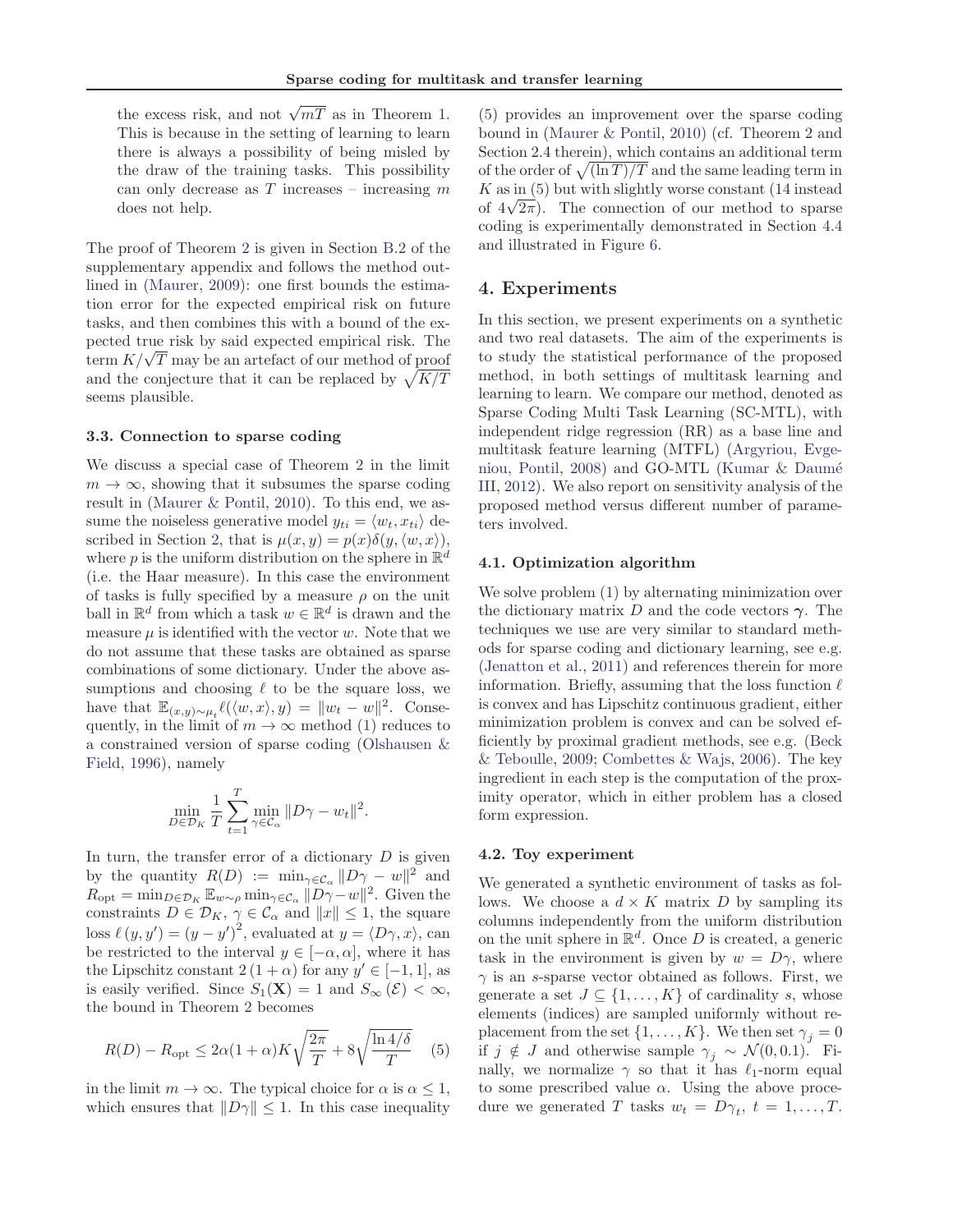

T Figure 1. Multitask error (Top) and Transfer error (Bottom) vs. number of training tasks T.

Further, for each task  $t$  we generated a training set  $\mathbf{z}_t = \{(x_{ti}, y_{ti})\}_{i=1}^m$ , sampling  $x_{ti}$  i.i.d. from the uniform distribution on the unit sphere in  $\mathbb{R}^d$ . We then set  $y_{ti} = \langle w_t, x_{ti} \rangle + \xi_{ti}$ , with  $\xi_{ti} \sim \mathcal{N}(0, \sigma^2)$ , where  $\sigma$  is the variance of the noise. This procedure also defines the generation of new tasks in the transfer learning experiments below.

The above model depends on seven parameters: the number  $K$  and the dimension  $d$  of the atoms, the sparsity s and the  $\ell_1$ -norm  $\alpha$  of the codes, the noise level  $\sigma$ , the sample size per task  $m$  and the number of training tasks T. In all experiments we report both the multitask learning (MTL) and learning to learn (LTL) performance of the methods. For MTL, we measure performance by the estimation error  $1/T \sum_{t=1}^{T} ||w_t - \hat{w}_t||^2$ , where  $\hat{w}_1, \ldots, \hat{w}_T$  are the estimated task vectors (in the case of SC-MTL,  $\hat{w}_t = D(\mathbf{Z})\gamma(\mathbf{Z})_t$  – see the discussion in Section 2. For LTL, we use the same quantity but with a new set of tasks generated by the environment (in the experiment below we generate 100 new tasks). The regularization parameter of each method is chosen by cross validation. Finally, all experiments are repeated 50 times, and the average performance results are reported in the plots below.

In the first experiment, we fix  $K = 10, d = 20, s =$  $2, \alpha = 10, m = 10, \sigma = 0.1$  and study the statistical



Figure 2. Multitask error (Top) and Transfer error (Bottom) vs. number of atoms  $K'$  used by dictionary-based methods.

performance of the methods as a function of the number of tasks. The results, shown in Figure 1, clearly indicate that the proposed method outperforms the remaining approaches. In this experiment the number of atoms used by dictionary-based approaches, which here we denote by  $K'$  to avoid confusion with the number of atoms  $K$  of the target dictionary, was equal to  $K = 10$ . This gives an advantage to both GO-MTL and SC-MTL. We therefore also studied the performance of those methods in dependence on  $K'$ . Figure 2, reporting this result, is in qualitative agreement with our theoretical analysis: the performance of SC-MTL is not too sensitive to  $K'$  if  $K' \geq K$ , and the method still outperforms independent RR and MTFL if  $K' = 4K$ . On the other hand if  $K' < K$  the performance of the method quickly degrades. In the last experiment we study performance vs. the sparsity ratio  $s/K$ . Intuitively we would expect our method to have greater advantage over MTL if  $s \ll K$ . The results, shown in Figure 3, confirm this fact, also indicating that SC-MTL is outperformed by both GO-MTL and MTFL as sparsity becomes less pronounced  $(s/K > 0.6)$ .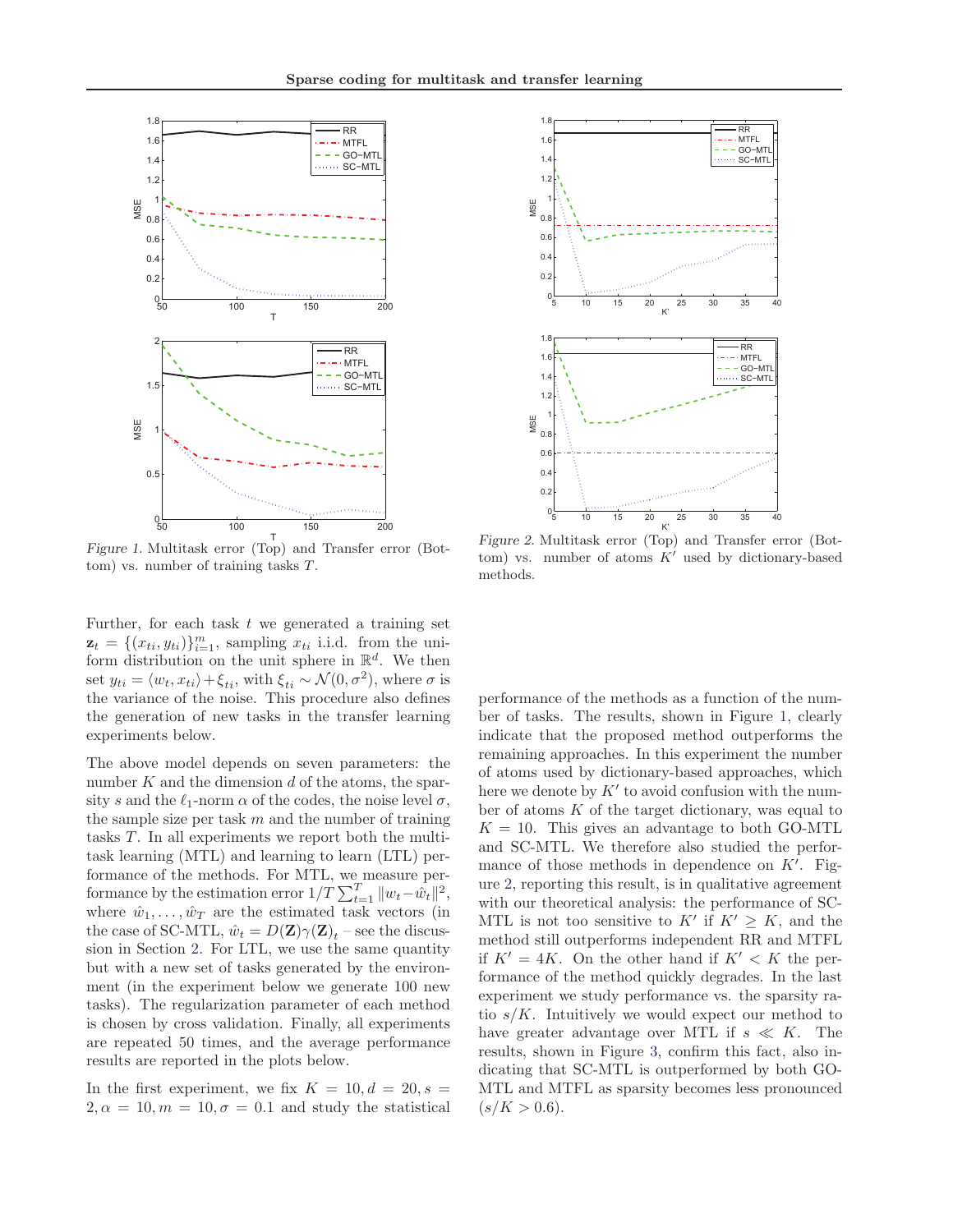

Figure 3. Multitask error (Top) and Transfer error (Bottom) vs. sparsity ratio  $s/K$ .

# 4.3. Learning to learn optical character recognition

We have conducted experiments on real data to study the performance of our method in a learning to learn / transfer learning setting. To this end, we employed the NIST dataset<sup>1</sup>, which is composed of a set of  $14 \times 14$ pixels images of handwritten characters (digits and lower and capital case letters, for a total of 52 characters).

We considered the following experimental protocol. First, a set of 20 characters are chosen randomly as well as  $n$  instances for each character. These are used to learn all possibilities of 1-vs-1 train tasks, which makes  $T = 190$ , each of which having  $m = 2n$  instances. The knowledge learned in this stage is employed to learn another set of target tasks. In our approach, the assumption that is made is that some of the components in the dictionary learned from the training tasks, can also be useful for representing the target tasks. In order to create the target tasks, another set of 10 characters are chosen among the remaining set of characters in the dataset, inducing a set of 45 1-vs-1 classification tasks. Since we are interested in the case where the training set size of the



Figure 4. Multiclassification accuracy of RR, MTFL GO-MTL and SC-MTL vs. the number of training instances in the transfer tasks, m.

target tasks is small, we sample only 3 instances for each character, hence 6 examples per task.

In order to tune the hyperparameters of all compared approaches, we have also created another set of 45 validation tasks by following the process previously described, simulating the target set of tasks. Note that there is not overlapping between the digits associated to the train, target and validation tasks.

We have run 50 trials of the above process for different values of m and the average multiclass accuracy on the target tasks is reported in Figure 4.

# 4.4. Sparse coding of images with missing pixels

In the last experiment we consider a sparse coding problem (Olshausen & Field, 1996) of optical character images, with missing pixels. We employ the Binary Alphadigits dataset<sup>2</sup>, which is composed of a set of binary  $20 \times 16$  images of all digits and capital letters (39 images for each character). In the following experiment only the digits are used. We regard each image as a task, hence the input space is the set of 320 possible pixels indices, while the output space is the real interval [0, 1], representing the gray level. We sample  $T = 100, 130, 160, 190, 220, 250$  images, equally divided among the 10 possible digits. For each of these, a corresponding random set of  $m = 160$  pixel values are sampled (so the set of sample pixels varies from one image to another).

We test the performance of the dictionary learned by method (1) in a learning to learn setting, by choosing 100 new images. The regularization parameter for each approach is tuned using cross validation. The results, shown in Figure 5, indicate some advantage of the pro-

<sup>2</sup>Available at *http://www.cs.nyu.edu/ roweis/data.html*.

<sup>1</sup>The NIST dataset is available at http://www.nist.gov/srd/nistsd19.cfm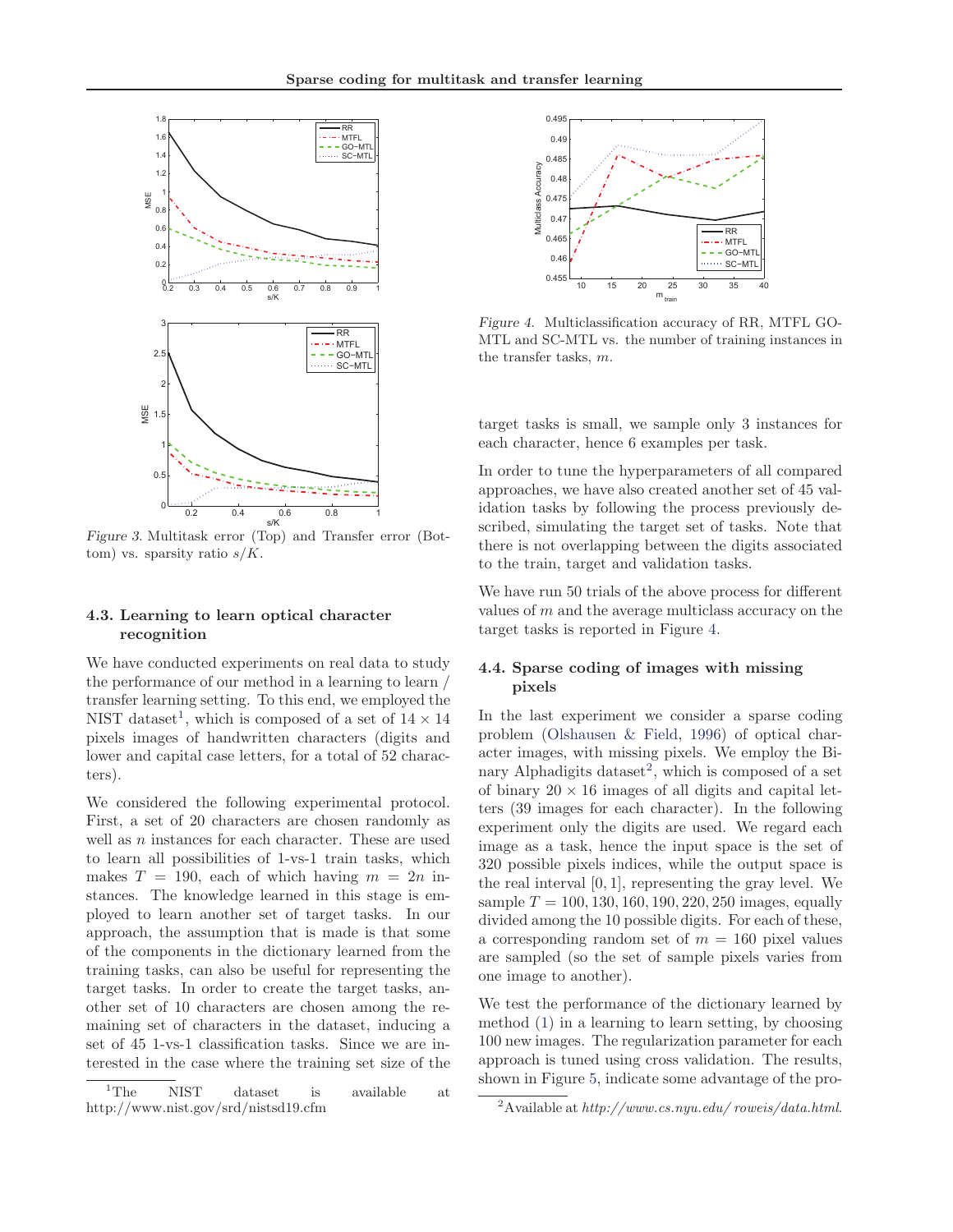

Figure 5. Transfer error vs. number of tasks T (Top) and vs. number of atoms K (Bottom) on the Binary Alphadigits dataset.

posed method over trace norm regularization. A similar trend, not reported here due to space constraints, is obtained in the multitask setting. Ridge regression performed significantly worse and is not shown in the figure. We also show as a reference the performance of sparse coding (SC) applied when all pixels are known.

With the aim of analyzing the atoms learned by the algorithm, we have carried out another experiment where we assume that there are 10 underlying atoms (one for each digit). We compare the resultant dictionary to that obtained by sparse coding, where all pixels are known. The results are shown in Figure 6.



Figure 6. Dictionaries found by SC-MTL using  $m = 240$ pixels (missing 25% pixels) per image (top) and by Sparse Coding employing all pixels (bottom).

# 5. Summary

In this paper, we have explored an application of sparse coding, which has been widely used in unsupervised learning and signal processing, to the domains of multitask learning and learning to learn. Our learning bounds provide a justification of this method and offer insights into its advantage over independent task learning and learning dense representation of the tasks. The bounds, which hold in a Hilbert space setting, depend on data dependent quantities which measure the intrinsic dimensionality of the data. Numerical simulations presented here indicate that sparse coding is a promising approach to multitask learning and can lead to significant improvements over competing methods.

In the future, it would be valuable to study extensions of our analysis to more general classes of code vectors. For example, we could use code sets  $\mathcal{C}_{\alpha}$  which arise from structured sparsity norms, such as the group Lasso, see e.g. (Jenatton et al., 2011; Lounici et al., 2011) or other families of regularizers. A concrete example which comes to mind is to choose  $K = Qr$ ,  $Q, r \in \mathbb{N}$  and a partition  $\mathcal{J} = \{ \{ (q-1)r+1, \ldots, qr \} :$  $q = 1, \ldots, Q$  of the index set  $\{1, \ldots, K\}$  into contiguous index sets of size  $r$ . Then using a norm of the type  $\|\gamma\| = \|\gamma\|_1 + \sum_{J \in \mathcal{J}} \|\gamma_J\|_2$  will encourage codes which are sparse and use only few of the groups in  $\mathcal{J}$ . Using the ball associated with this norm as our set of codes would allow to model sets of tasks which are divided into groups. A further natural extension of our method is nonlinear dictionary learning in which the dictionary columns correspond to functions in a reproducing kernel Hilbert space and the tasks are expressed as sparse linear combinations of such functions.

# Acknowledgments

This work was supported in part by EPSRC Grant EP/H027203/1 and Royal Society International Joint Project 2012/R2.

# References

- Ando, R.K. and Zhang, T. A framework for learning predictive structures from multiple tasks and unlabeled data. *J. of Machine Learning Research*, 6:1817–1853, 2005.
- Argyriou, A., Evgeniou, T., and Pontil, M. Convex multi-task feature learning. *Machine Learning*, 73(3):243–272, 2008.
- Argyriou, A., Maurer, A., and Pontil, M. An algorithm for transfer learning in a heterogeneous environment. *Proc. European Conf. Machine Learning*, pp. 71–85, 2008.
- Bartlett, P.L. and Mendelson, S. Rademacher and gaussian complexities: risk bounds and structural results. *J. of Machine Learning Research*, 3:463– 482, 2002.